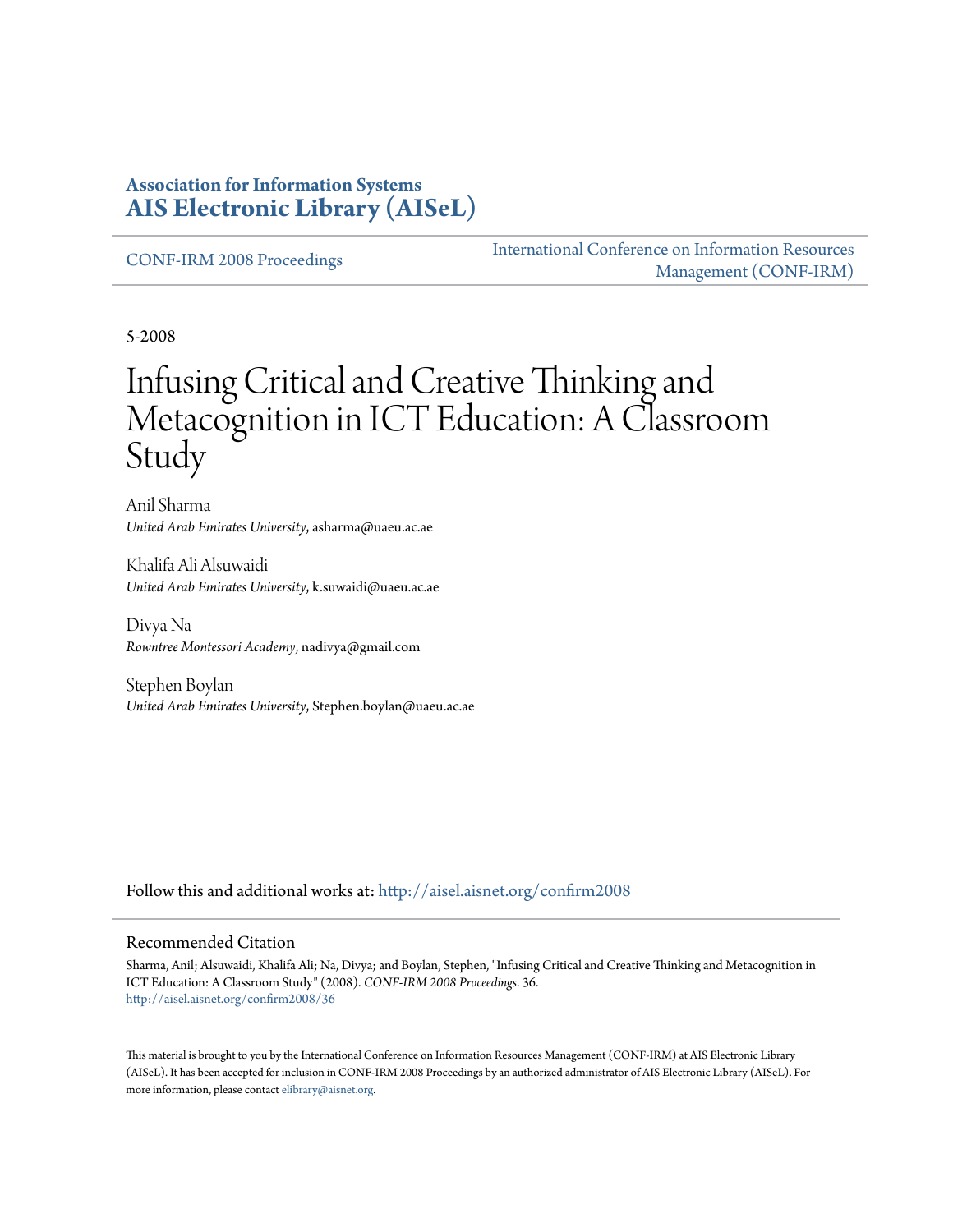# **53F. Infusing Critical and Creative Thinking and Metacognition in ICT Education: A Classroom Study**

Anil Sharma United Arab Emirates University asharma@uaeu.ac.ae

Divya Na Rowntree Montessori Academy, Brampton, Ontario, Canada nadivya@gmail.com

Khalifa Ali Alsuwaidi United Arab Emirates University K.suwaidi@uaeu.ac.ae

Stephen Boylan United Arab Emirates University Stephen.boylan@uaeu.ac.ae

## *Abstract*

Enormous student motivation and perseverance are required for Traditional IT courses. To overcome these problems, IT lecturers at UAE University's University General Requirements Program have promoted a natural way of infusing creative and critical thinking in the classroom by structuring lessons in which students manage their own thinking, not a physical performance in the class. Three main critical and creative thinking methodologies (Open Compare and Contrast, Focused Compare and Contrast, and Determining Parts-Whole Relationships) were used with five ICT sections (about 100 students). This paper describes the new lesson plans, their overall effectiveness, and future plans. It also discusses the impact of these lessons on student learning and comprehension and also in terms of educational goals, contents, and assessment. The outcome of this research indicates that ICT classroom teaching methods changes will help students to become critical thinkers, able to search out, understand, analyze, and synthesize information.

# *Keywords*

Infusion, Critical, Creative, Thinking, Metacognition, Cognitive Skills, Parts-whole relationship, ICT, UGRU, and Graphic Organizer.

# **1. Introduction**

Learning in the United Arab Emirates is witnessing a major paradigmatic shift, from the traditional rote-learning format to one in which students are actively engaged in their own learning process. While core values that are central to Islamic beliefs are retained, the methodology now focuses on teaching curriculums based on thinking, rather than rote memorization.

In Spring 2005, the University General Requirements Unit (UGRU) of the United Arab Emirates University (UAEU), replaced the traditional Information Technology (IT) curriculum with a new Information and Communication Technology (ICT) curriculum. An examination of this new curriculum, in terms of educational goals, content, teaching methods and assessment, revealed that UGRU lecturers find the new ICT curriculum better than the previous traditional curriculum in all these areas. Traditional IT courses require enormous student motivation and perseverance. To overcome these problems, ICT lecturers have infused creative and critical thinking in study material, homework and quizzes, successfully integrating thinking skills into the technologically oriented curriculum. Infusion is a natural way of structuring lessons in which students manage their own thinking, not a physical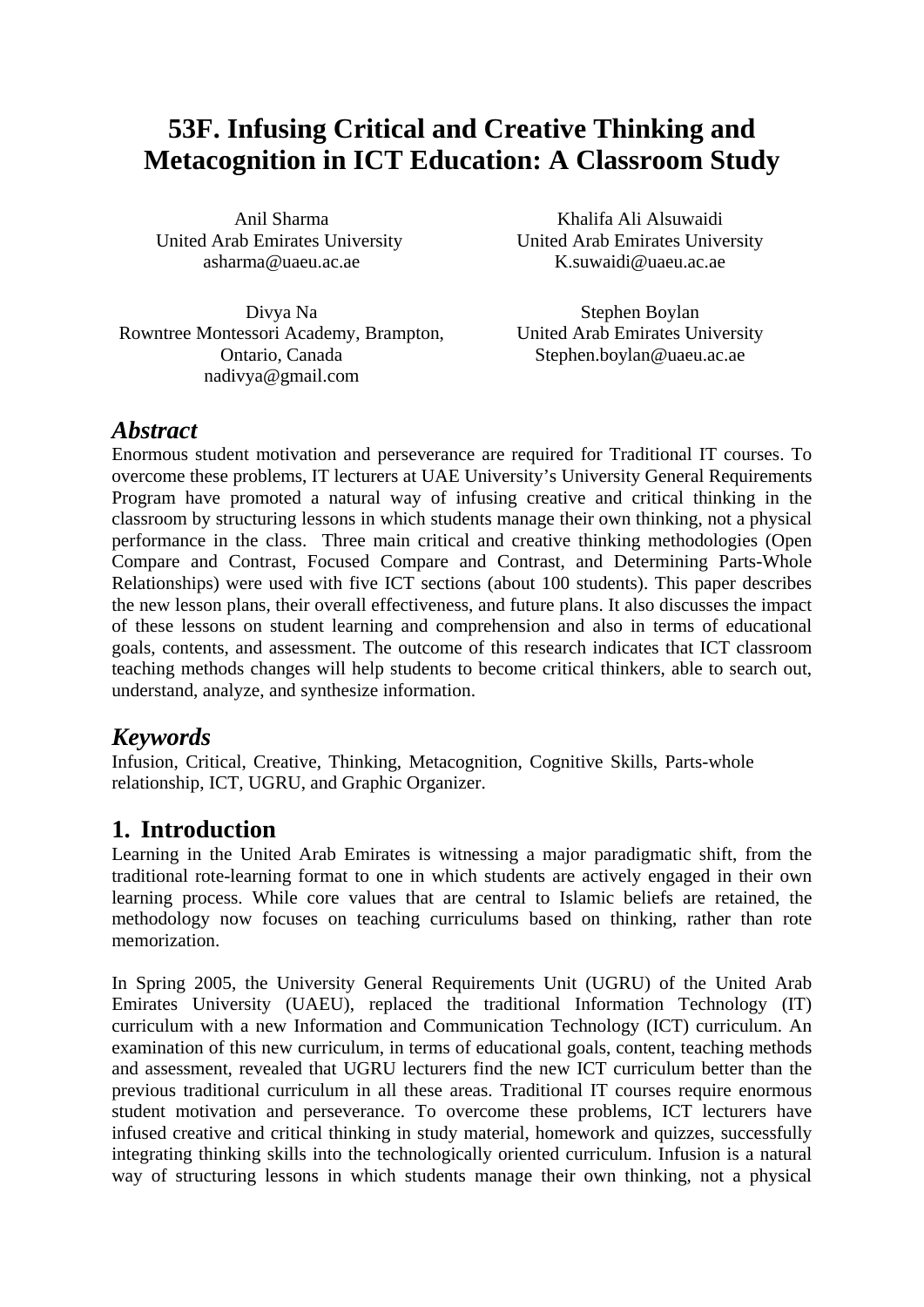performance in the class. Three main critical and creative thinking methodologies (Open Compare and Contrast, Focused Compare and Contrast, and Determining Parts-Whole Relationships) were used with five ICT sections (about 100 students). This paper describes the infusion of critical and creative thinking into lesson plans, their overall effectiveness, and future plans. It also discusses the impact of these lessons on student learning and comprehension and also in terms of educational goals, contents, and assessment. The outcome of this research indicates changes in the method of teaching ICT will help students to become critical thinkers, able to search out, understand, analyze, and synthesize information.

This research has been carried out in two phases. In the first phase initial response of students towards the new methodology has been observed and reported, while in the second phase the comparison of learning outcomes will be evaluated. This paper takes care of the first phase of our research. The next paper will address the evaluated outcomes.

#### **1.1 Prelude**

First let us understand and analyze creativity, communication, collaboration, environment, and the human brain. Perhaps we should begin with a more basic question: what do we mean by creativity? The basis of creativity is achieving something that did not exist previously, breaking down established patterns, seeing things in a new way. But what drives people to think of something new? How does the creative process work? The creative process may manifest itself in different ways. "Chance favors the prepared mind," the famous scientist Louis Pasteur once said. Pathologist Peyton Rouse spoke likewise of "a prepared mind making its own chances." Are we going to prepare our students for the future using new tools of information technology, creative and critical thinking, enhancing the value of good communication, and habits of collaboration or do we simply wait for the chances (Larson, 2000)?

Several influences have converged to create a new emphasis on the teaching of a thinking skills based IT curriculum around the world. Prominent among these are workplace readiness and the constructivist movement (West Virginia Office of School-to-Work, 1997). Education in the Arab nations was tied to religion for many years and traditional teaching techniques relied primarily on rote learning within a lecturer-centered, religious-oriented context. However, teaching thinking in IT is not at all antithetical to the Holy Qu'ran, in which more than 640 verses challenge believers to use their minds for critical thinking, problem-solving, creative thinking, and decision-making. In the 21st century, it is particularly important to cultivate these skills to enable our youth to function effectively in their own world as well as in the global community (Alsuwaidi, 2001).

The new ICT curriculum focuses on critical and creative thinking. Perkins (Perkins, 1994) notes six basic priorities for lecturers who actively teach for understanding rather than for memorization. Cognitive research and theory has changed the way many in the education system think about educational practice, including curriculum design, assessment, and learning environments. Greeno, Collins, and Resnick (Greeno, Collins, & Resnick, 1996) emphasize that the design of learning environments can support cognitive or brain-based learning. Brooks and Brooks (Brooks & Brooks, 1993) describe several of these. For example, students need to be provided with curriculum holistically, emphasizing large concepts, rather than the fragments, or basic skills as building blocks that is typically the current approach (Sharma, Alsuwaidi, Hussein, & Boylon, 2005)(Sharma, Alsuwaidi, &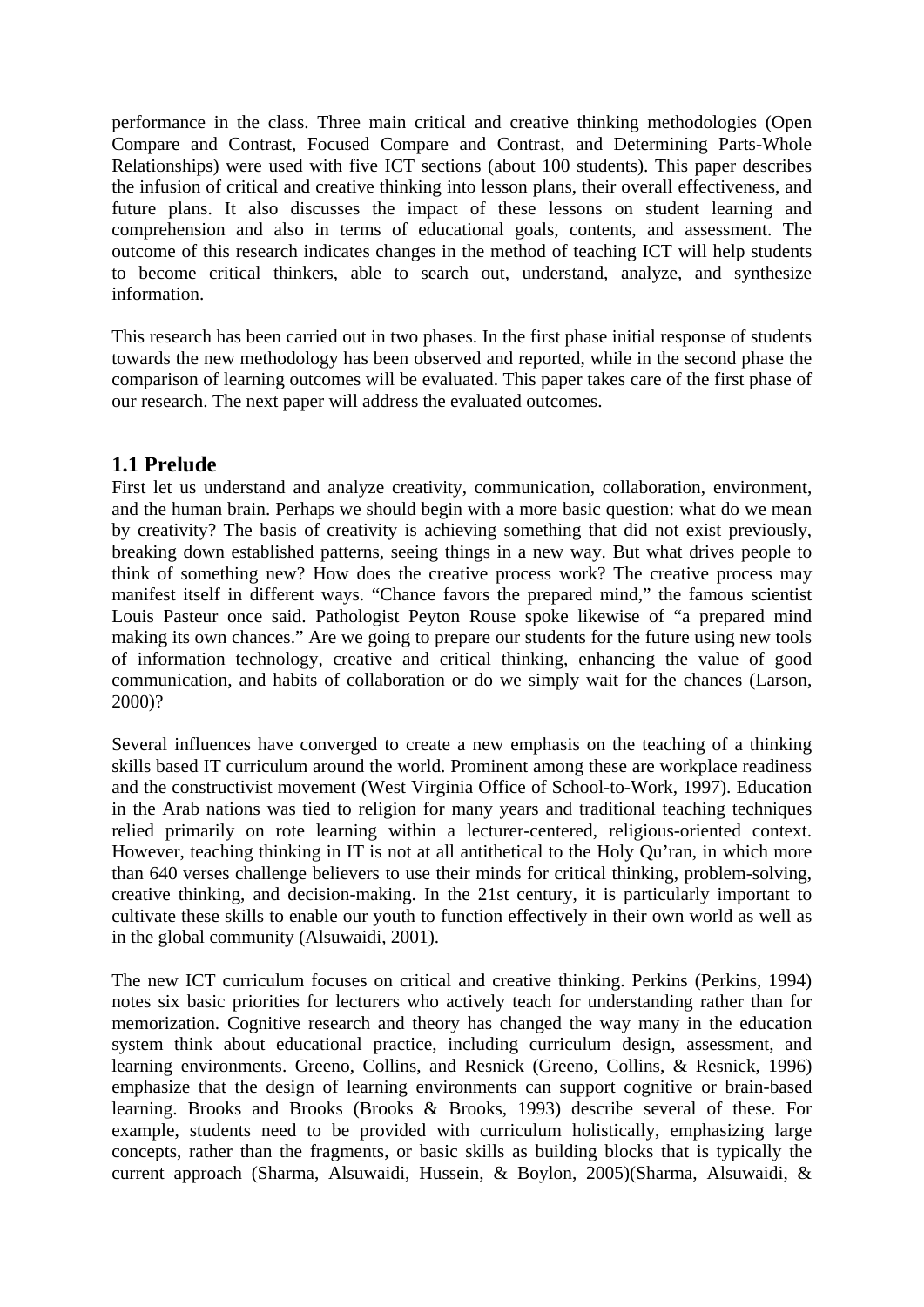Boylan, 2006). These skills are used intelligently in the new ICT curriculum lesson plans infusing critical and creative thinking and metacognition. This paper is based on ways of infusing the teaching of critical and creative thinking into contents instruction. This paper also presents an ICT teacher-oriented approach to improving student thinking that blends sound theory and effective classroom practice and its influence on the students which will encourage other ICT teachers to apply similar approach.

### **1.2 Infusing Critical and Creative Thinking into Content Instruction and Metacognition**

It is ordinary thinking done well that is our goal when we "teach thinking." How can we teach students to improve the quality of their thinking? The thinking skills movement of the 1980s produced special programs and emphasized instructional methods to foster thinking. Three principles emerged from these efforts:

- The more explicit the teaching of thinking, the greater impact it will have on students.
- The more classroom instruction incorporates an atmosphere of thoughtfulness, the more open students will be to valuing good thinking.
- The more the teaching of thinking is integrated into content instruction, the more students will think about what they are learning.

These principles provide the basic rationale for infusing critical and creative thinking into ICT content instruction. The thinking skills which can be used in ICT classrooms fall into the three main categories: skills at generating ideas, skills at clarifying ideas, and skills at assessing the reasonableness of ideas. Strategies for skillful decision making and problem solving provide the link between the more circumscribed thinking skills that appear in each of the three categories and the authentic thinking tasks students must engage in both in and out of school or college.

The structures of infusion lessons involve infusing critical and creative thinking into content instruction. This way of teaching students how to think skillfully blends features of two contrasting instructional approaches that educators have taken to teaching thinking: (1) direct instruction of thinking in non-curricular context and (2) the use of methods which promote thinking in content lessons. Infusion lessons are similar to, but contrast with, both of these types of instruction. The diagram in figure 1 represents this relationship (Swartz, Fischer,  $\&$ Parks, 1998).

In the infusion lesson students not only engage thoughtfully with what they are reading, but their attention is also focused on the thinking process that they are learning. Such an interrelationship distinguishes an infusion lesson from other practices to prompt thinking in content lessons. Let us summarize the four basic components of an infusion lesson (Costa, 1984)(Costa, 1991)(Perkins, 1987)(Swartz & Perkins, 1990)(Swartz, Schroder, & Parks, 1994)(Swartz, Fischer, & Parks, 1998).

*The lesson introduction.* Focusing students' attention on the thinking that they are learning is done differently in each of the four sections of the lesson. Students are introduced to the thinking skill goal of the lesson along with the content. This is achieved by a discussion or activity designed explicitly to

• Demonstrate to the students themselves what they already know about the thinking skill being taught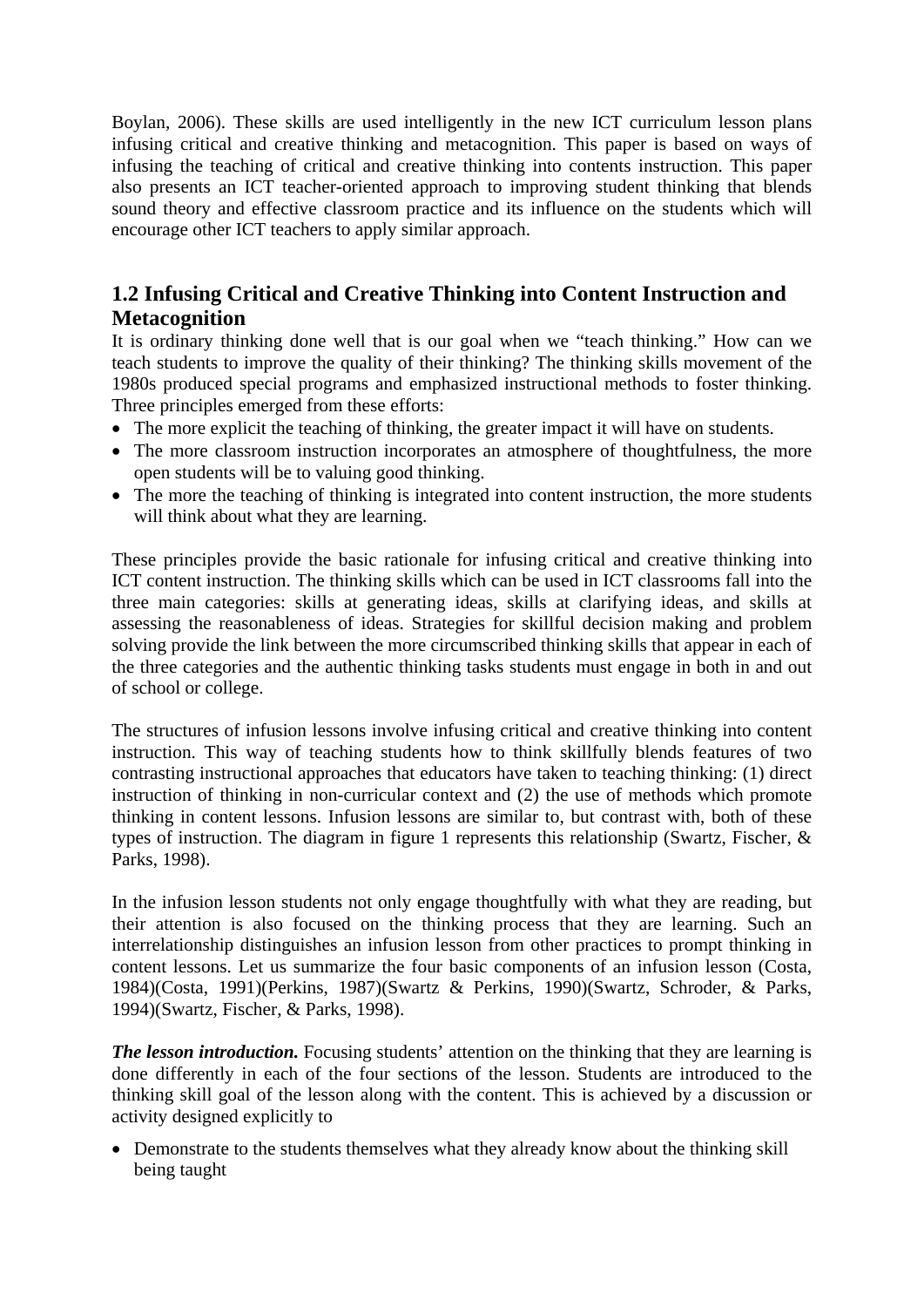- Show students why this type of thinking is important
- Help them to relate its importance to their own experience
- Introduce them to the process of engaging in the thinking skilfully
- Introduce them to the significance of engaging in this kind of skilful thinking as they reflect about the content they are learning



**Figure 1**: The basic idea of an Infusion lesson (Swartz, Fischer, & Parks, 1998).

*Thinking actively.* Next, students engage in an activity in which they are guided through a skilful performance of the kind of thinking being taught. In this part of the lesson, teaching the content and teaching the thinking skill are combined. Two explicit thinking prompts guide the thinking activity:

- Verbal prompts (usually questions)
- Graphic organizers.

The basic components of infusion lesson are described below.

*Thinking about thinking.* In the next part of the lesson, the teacher engages the students in a reflective activity in which they distance themselves from the lesson's content so as to consider the thinking they did. Students map out their own thinking process explicitly, commenting on how easy or hard it was, how they might improve it, whether this was a productive way to think about such issues, and planning how they will do the same kind of thinking in the future. This is the main metacognitive section of infusion lessons. Including a special metacognitive section in these lessons should not preclude asking metacognitive questions in other sections of the lesson. The more such questions are peppered throughout infusion lessons, the more practice you are giving students in becoming more reflective about the way that they think and the more likely they are to guide themselves to improve the way they think.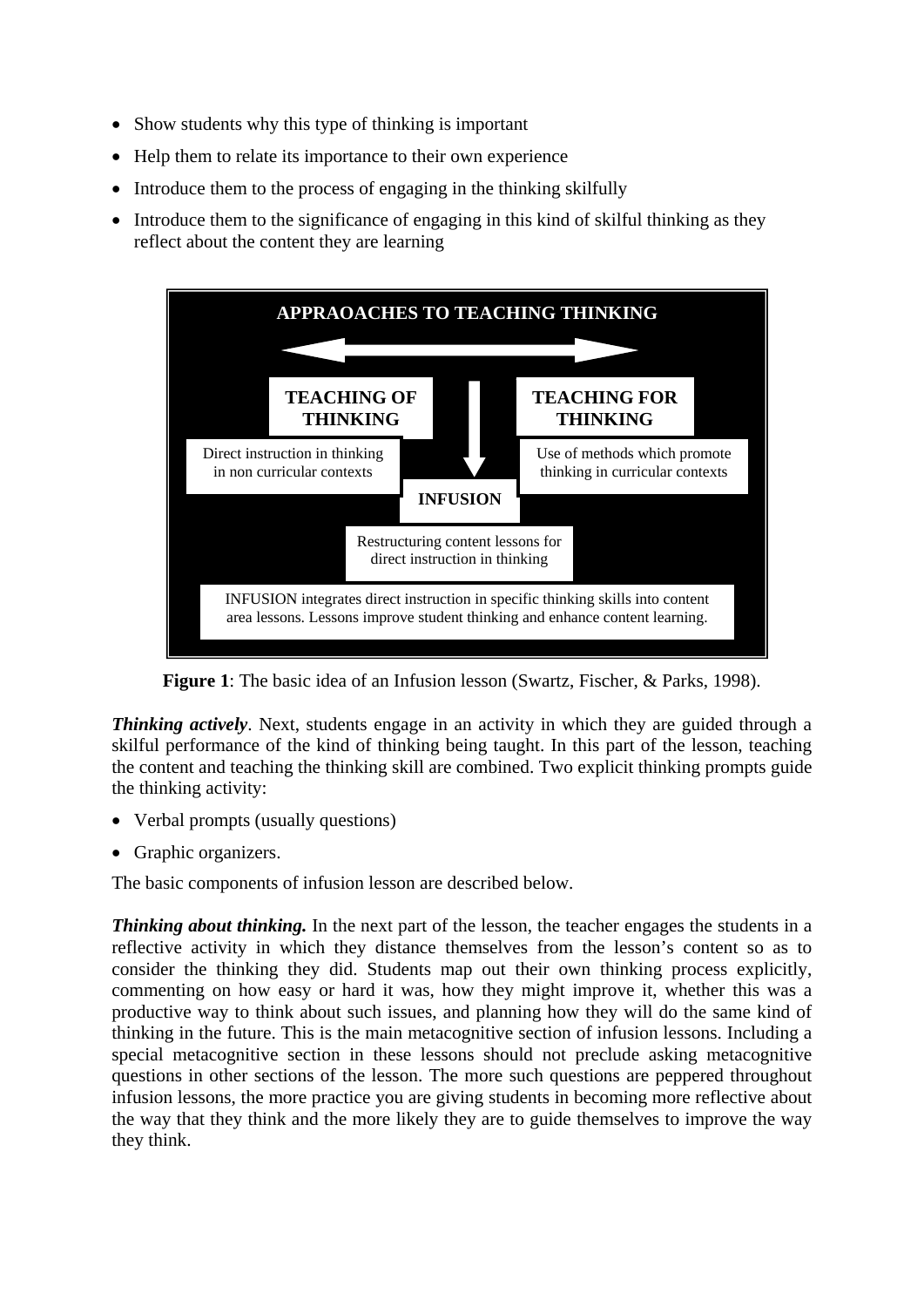*Applying the thinking.* Finally, the teacher helps the students apply the thinking skill or process taught in the lesson to other situations. These transfer activities should occur soon after the other three parts of the lesson have been completed and should be reinforced in other activities throughout the school year. Important additional practice is offered by both "near transfer" examples (those from the same field as the thinking activity in the lesson) and "far transfer" examples (those from other disciplines or from personal experience).

#### **1. 3 ICT Curriculum and Critical Cognitive Skills**

Beginning Spring 2005 semester, ICT curriculum has been introduced in the UGRU. This curriculum helps students learn critical cognitive skills as well as technical skills relevant for a first year developmental program. One of the things that the new curriculum has done is fill in some of the gaps that existed between the IT curriculum and the UGRU Conceptual Framework. This is the document that defines the knowledge, skills and predispositions that students leaving UGRU are expected to achieve. The new ICT curriculum contents have been built around six learning areas. These six learning areas are intended to build on each other to form a spiral of learning experiences for students. Figure 2 shows the conceptual diagram of the learning areas and how they are related (Ranginya & McKenzie, 2005).



**Figure 2**: The relationship of ICT learning areas (Ranginya & McKenzie, 2005).

These learning areas are same for both the levels of the IT program; ICT1 and ICT2. The key difference between the two levels is that while learning "how to" tools are heavier in the first level, these are de-emphasized in the second level. Instead students will apply the skills in a variety of ways to solve problems, to improve their communication skills and to organize information better. The way of learning/teaching ICT is mostly done through the use of tasks (Ranginya & McKenzie, 2005).

While technical IT skills are deemed important and should be learned, it is felt that it should be extended to include critical cognitive skills to better prepare students for university life and beyond. Students entering UGRU already possessing the skills find that this curriculum provides sufficient critical cognitive challenges useful for their preparation for college and beyond. The new ICT curriculum emphasizes academic achievement as much as, and in some cases more than IT skills development. While technical skills are deemed important and should be learned, it is felt that it should be extended to include critical cognitive skills to better prepare students for university life and beyond.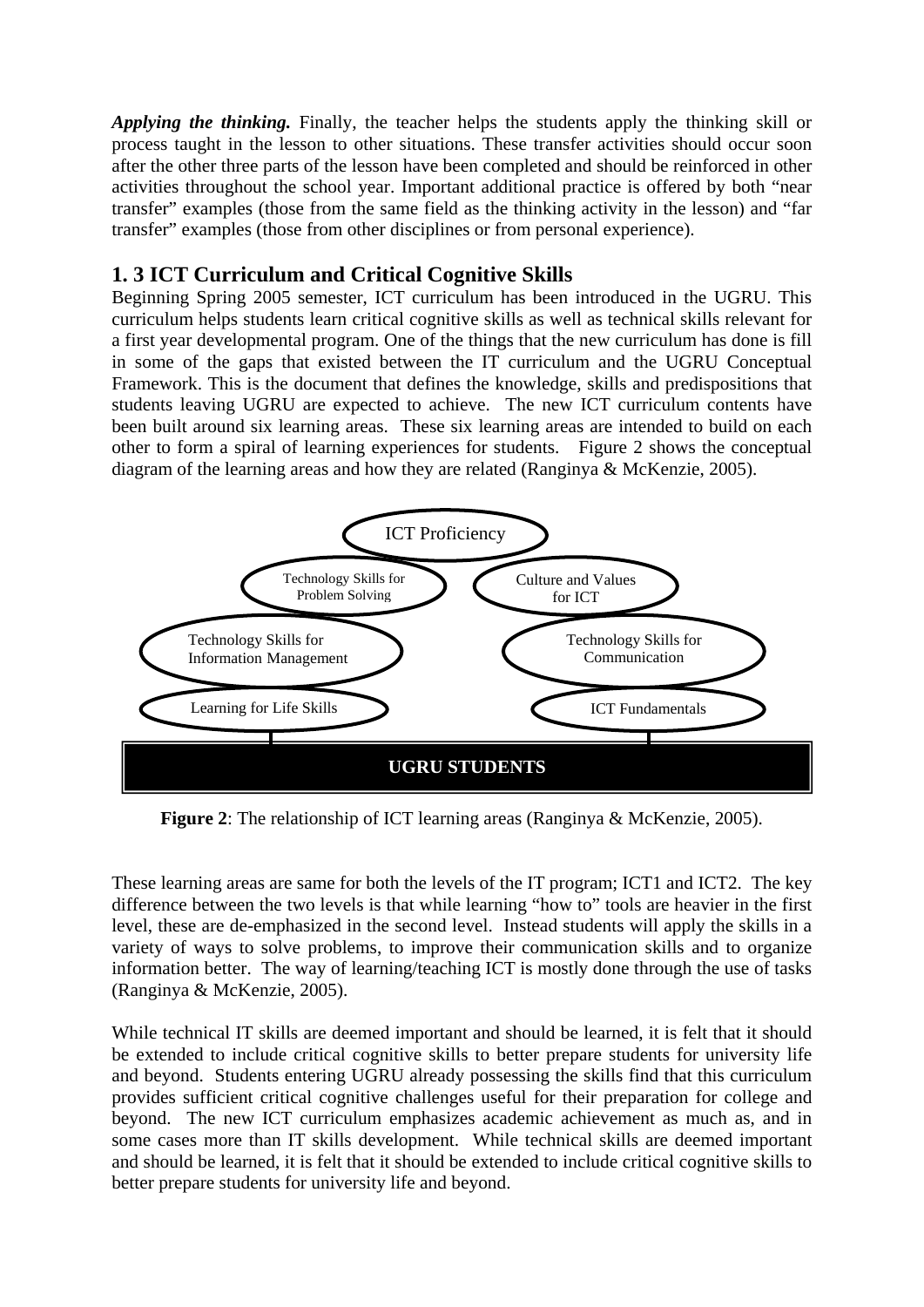Students entering UGRU already possessing these skills find that this curriculum provides sufficient critical cognitive challenges useful for their preparation for college and beyond. Students not yet familiar with the technical skills find that at level one they can still learn how to use those skills but in the context of scenarios or tasks that require mastery of both cognitive and technical skills (Ranginya & McKenzie, 2005). By combining the two areas, students coming out of the program are able to successfully perform the tasks below:

- **Access:** Knowing about and knowing how to collect and/or retrieve information.
- **Manage**: Applying an existing organizational or classification scheme.
- **Integrate**: Interpreting and representing information. It involves summarizing, comparing and contrasting.
- **Evaluate**: Making judgments about the quality, relevance, usefulness, or efficiency of information.
- **Create**: Generating information by adapting, applying, designing, inventing, or authoring information.

# **2. Research Objectives**

Some of the reasons for the infusion of critical and creative thinking and metacognition in ICT classrooms are as follows: (i) there is a gap in present and future Information Technology (IT), taught in higher education, and real use of IT. (ii) Students find traditional classroom lessons boring. (iii) Traditional IT courses require enormous motivation to go through the material, let alone learn from it. (iv) Serious concerns can be raised regarding gaining relevant knowledge or developing required skills through traditional approach. (v) Different students have different styles and strategies of learning which has not been addressed by traditional classroom lessons.

We strongly believe that infusion of critical and creative thinking and metacognition in ICT classrooms can be an effective counter to many of the aforementioned issues.

## **3. The Research Design**

Three main critical and creative thinking methodologies (Open Compare and Contrast, Focused Compare and Contrast, and Determining Parts-Whole Relationships) which are described below were initially used with five ICT sections (about 100 students). Later on only two sections continued with infusion lessons while other sections were brought back to traditional classroom lessons. A classroom survey instrument along with teacher's observations was used as a means of data collection.

This research has been carried out in two phases. In the first phase initial response of students towards the new methodology has been observed and reported while in the second phase the comparison of learning outcomes will be evaluated. This paper takes care of the first phase of our research. The next paper will address the evaluated outcomes.

Let us understand basics of the three main critical and creative thinking methodologies (Open Compare and Contrast, Focused Compare and Contrast, and Determining Parts-Whole Relationships).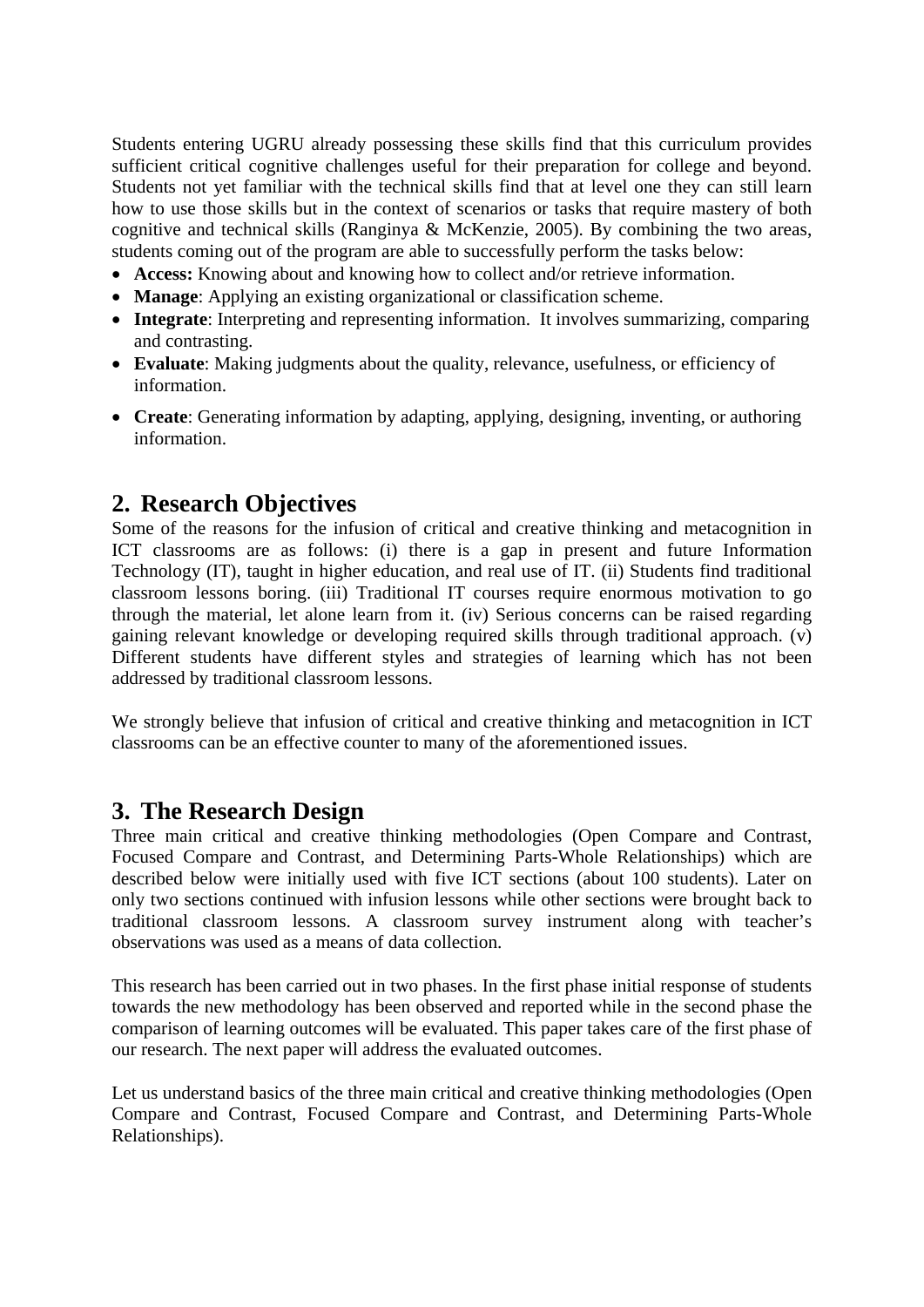### **3.1 Open Compare and Contrast**

One way to counter making too narrow a comparison and/or contrast is to use brainstorming to identify as many different similarities and differences as we can. We then select those similarities and differences that are significant or relevant to our goals, explicitly drawing out their implications. We call this broad consideration of similarities and differences open compare and contrast. See figures 3 and 4.

#### **3.2 Focused Compare and Contrast**

There is a second way to compare and contrast that makes our search for similarities and differences more organized from the outset. We first determine the types of similarities and differences that we should consider in order to achieve our goal. These factors then guide our search for specific similarities and differences. When we have located information about these factors, we then draw conclusions about the two things compared. This is called focused compare and contrast.

#### **3.3 Determining Parts-Whole Relationships**

Everything around us is made up of parts. Man-made things, like automobiles and TV sets, depend for their functioning on the proper operation of their parts. Many natural objects, including the bodies of animals, the solar system, and great rivers, have parts that combine and operate together for the functioning of the whole. Recognizing how parts contribute to the whole and how each part functions can help us better understand the world around us. Knowing the function of parts can also contribute to our creativity. The common problems with the way we think about parts-whole relationships are as follows:

- 1. We define parts based only on their appearances. (Our characterization of parts is **hasty**.)
- 2. We don't think of subdividing parts into other parts. (Our consideration of parts is **narrow**.)
- 3. We don't connect parts together in relation to the whole that they comprise. (Our thinking about parts is **scattered**.)

Determining the relationship between parts and whole is a basic analytical thinking skill. In its most complete form, we strive to understand the basic parts of an object, an organism, a composition, or a system in terms of how the parts function together in the structure or operation of the whole. The key to understanding parts-whole relationships is understanding what the parts do in relation to the whole, not just their immediate appearance.

#### **3.4 Collection of the data**

The survey tool was used in the five sections anonymously. Students were not given any hint in advance. They were told not to write their names on the survey instruments to keep the survey as much as impartial as possible.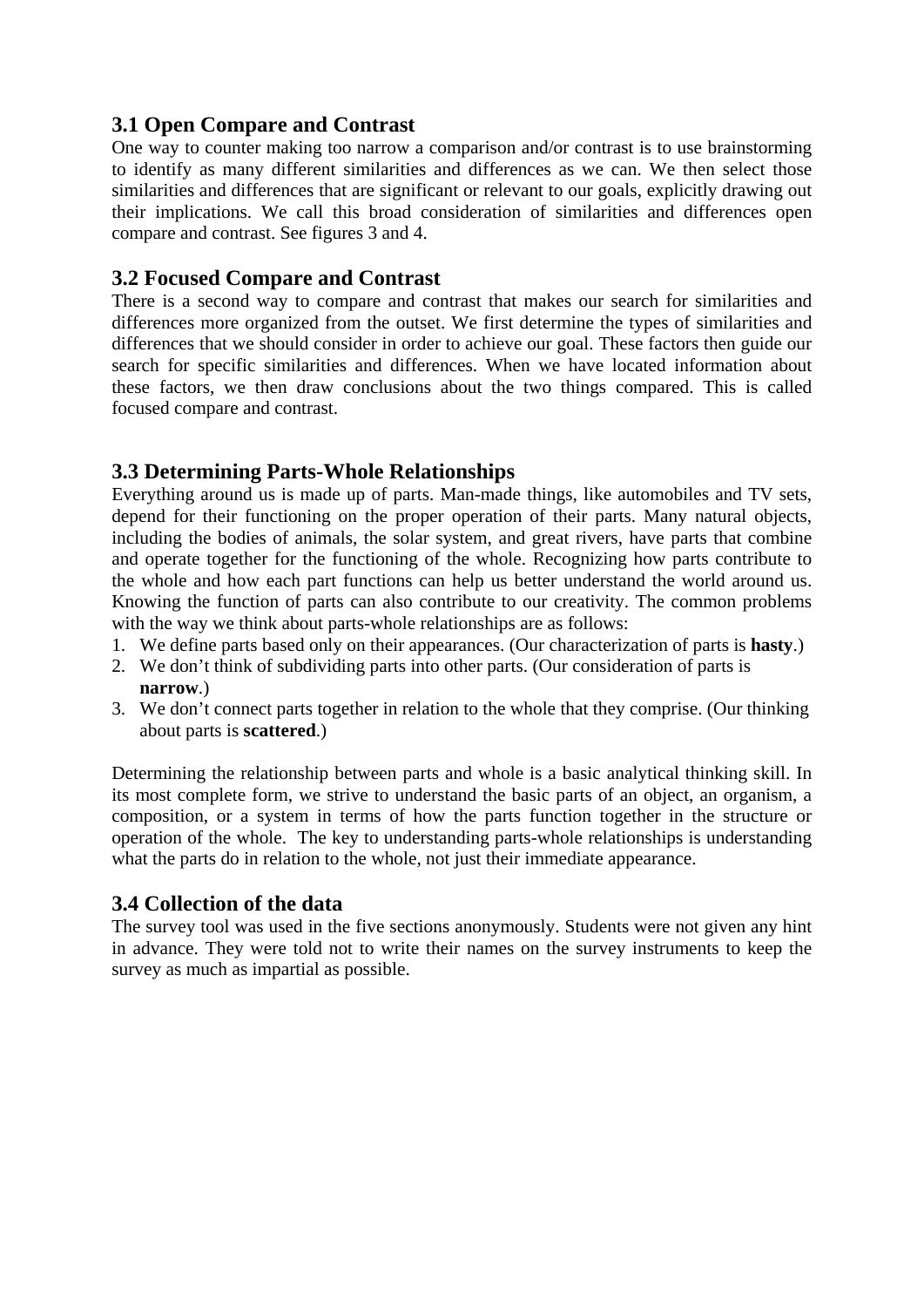#### **OPEN COMPARE AND CONTRAST**

- **1. How are they similar?**
- **2. How are they different?**
- **3. What similarities and differences seem significant?**
- **4. What major categories, patterns or themes do you see in the significant similarities and differences?**
- **5. What interpretation or conclusion is suggested by the significant similarities and differences?**

#### **FOCUSED COMPARE AND CONTRAST**

- **1. What is the purpose of the comparison and contrast?**
- **2. What kinds of similarities and differences are significant to the purpose of the comparison and contrast?**
- **3. What similarities fall into these categories?**
- **4. What differences fall into these categories?**
- **5. What patterns of similarities and differences are revealed?**
- **6. What conclusion or interpretation is suggested by the comparison and contrast that is significant to its purpose?**

#### **DETERMINIG PARTS-WHOLE RELATIONSHIPS**

- **1. What smaller things make up the whole?**
- **2. For each part, what would happen if it was missing?**
- **3. What is the function of each part?**
- **4. How do the parts work together to make the whole what it is or operate as it does?**

**Figure 3**: Thinking maps for open compare and contrast, focused compare and contrast and Determining Parts-Whole Relationships



**Figure 4:** Graphic organizers for open compare and contrast, focused compare and contrast and Determining Parts-Whole Relationships

#### **3.5 Data analysis**

The data analysis has been done by one of the co-author who was not the part of the survey design team. He was suggested to be very impartial in data analysis. The co-author who conducted the survey and collected data was not allowed to discuss anything with the coauthor who did the data analysis. To keep the process very honest one of the co-authors was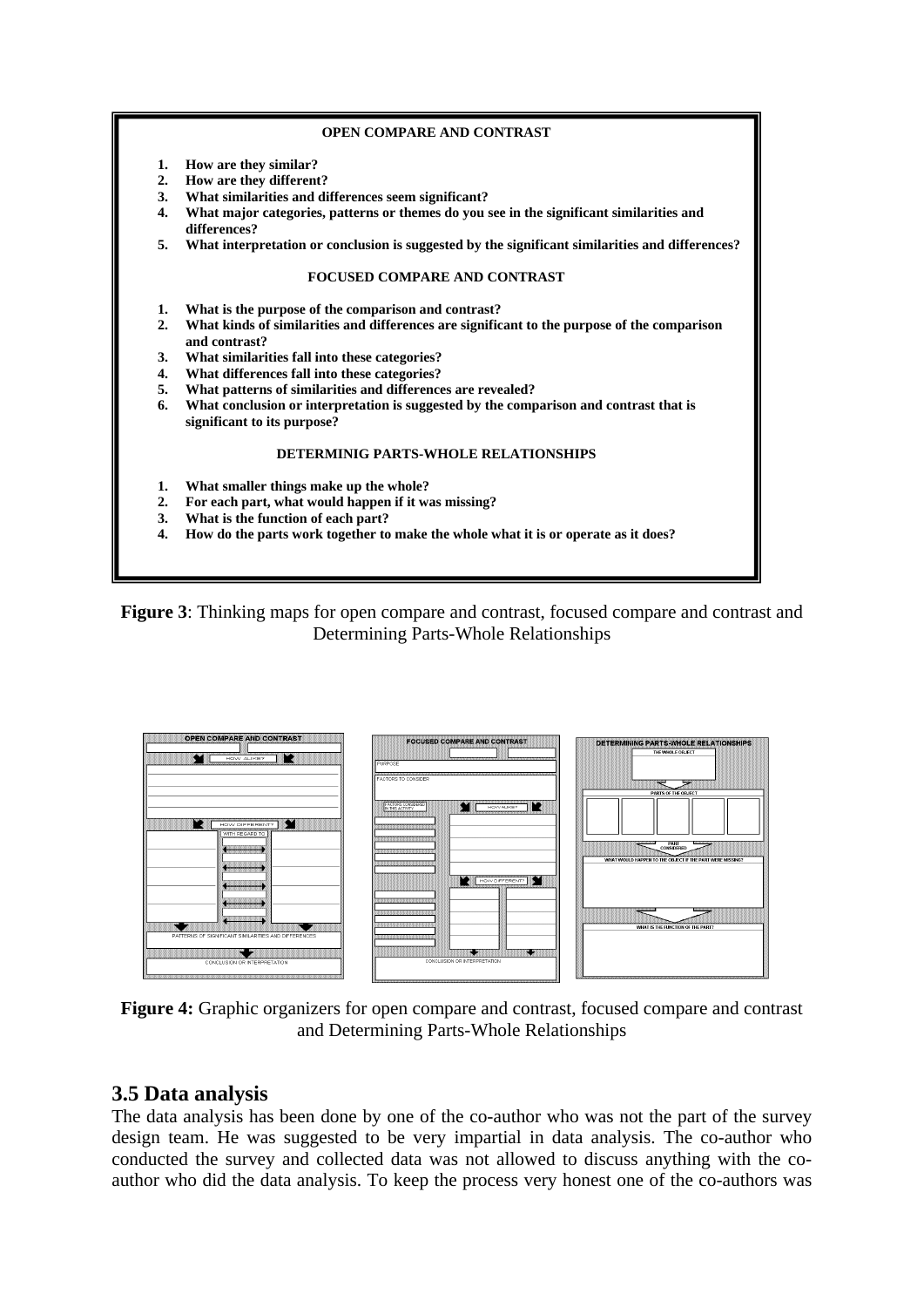chosen from another college to supervise the whole process. The co-author who is involved in finalizing the results and summarizing the whole paper has no information about survey, data collection and data analysis.

# **4. Findings & Discussions**

## **4.1 Students' Likings Survey of Different Critical and Creative Thinking Methods**

To determine the students' opinions on different critical and creative thinking methods the following five questions were asked. The students' feedbacks with data analysis are as follows.

#### *Question 1*

Which thinking skill method do you like best? Number 1 (First), 2(Second) and 3(Third)?

*Students' Responses:* 

| <b>Focused compare and</b><br>contrast | Open compare<br>and contrast | <b>Determining Parts-</b><br>whole relationship | Order         |
|----------------------------------------|------------------------------|-------------------------------------------------|---------------|
|                                        | 38                           |                                                 | <b>First</b>  |
|                                        |                              |                                                 | <b>Second</b> |
|                                        |                              |                                                 | Third         |

**Table 1**: The order of students' opinions on thinking skill methods.



**Figure 5:** Graphical representation of the students' opinions on thinking skill methods.

*Question 2*

Which type of lesson do you like better? (i) Lesson without thinking skill and (ii) lesson with thinking skill.

*Students' Responses:* 

| <b>Lesson with thinking skill</b> | <b>Lesson without thinking skill</b> |
|-----------------------------------|--------------------------------------|
|                                   |                                      |

**Table 2**: Students' opinions on infusion lessons.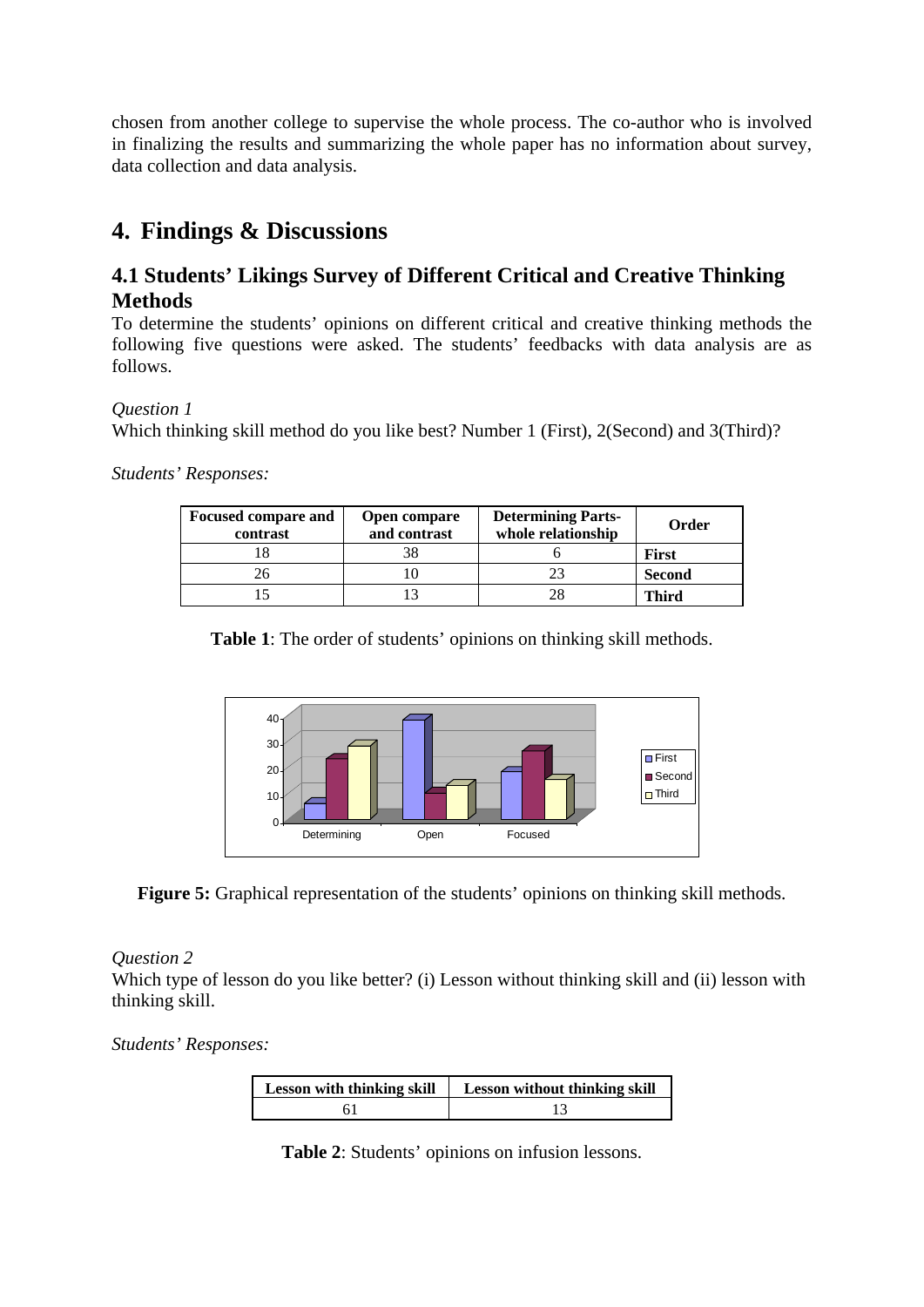

**Figure 6:** Graphical representation of students' opinions on infusion lessons.

#### *Question 3*

Which thinking skill have we learned so far?

*Students' Responses:*

| <b>Focused compare and</b> | Open compare and | <b>Determining Parts-</b> |
|----------------------------|------------------|---------------------------|
| contrast                   | contrast         | whole relationship        |
|                            |                  |                           |

**Table 3**: Students memory about thinking skill methods.



**Figure 7:** Graphical representation of students memory about thinking skill methods.

*Question 4*  Was using Graphic Organizer in all the thinking skills helpful to you?

*Students' Responses:* 



**Table 4**: Students' responses about using Graphic Organizer with thinking skill methods.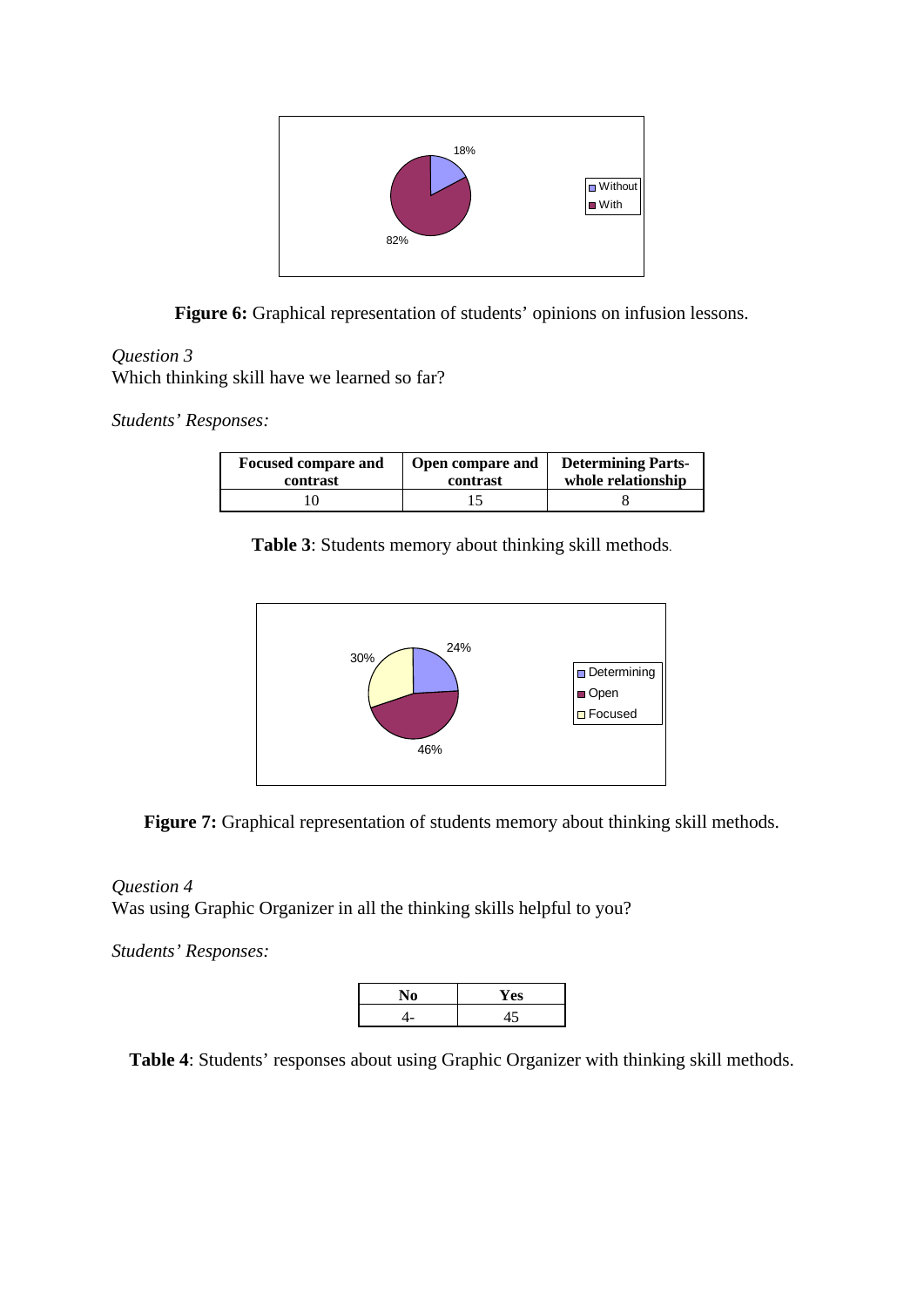

**Figure 8:** Graphical representation of students' responses about using Graphic Organizer.

#### *Question 5*

In the Think-Pair-Share activity, was writing out your statement beforehand important?

*Students' Responses:* 



**Table 5**: Students responses about writing out statement before Think-Pair-Share activity





#### **4.2 Benefits of Infusion Lessons on Students' Classroom Learning**

To find the benefits of infusion lessons on students' classroom learning the following sixteen questions were asked. These questions are built around six learning areas on which ICT curriculum contents are designed. These questions also take care of the conceptual framework for ICT literacy (See Figure 2. The students' feedbacks with data analysis are shown in Table 6. The graphical analysis is shown in Figure 10.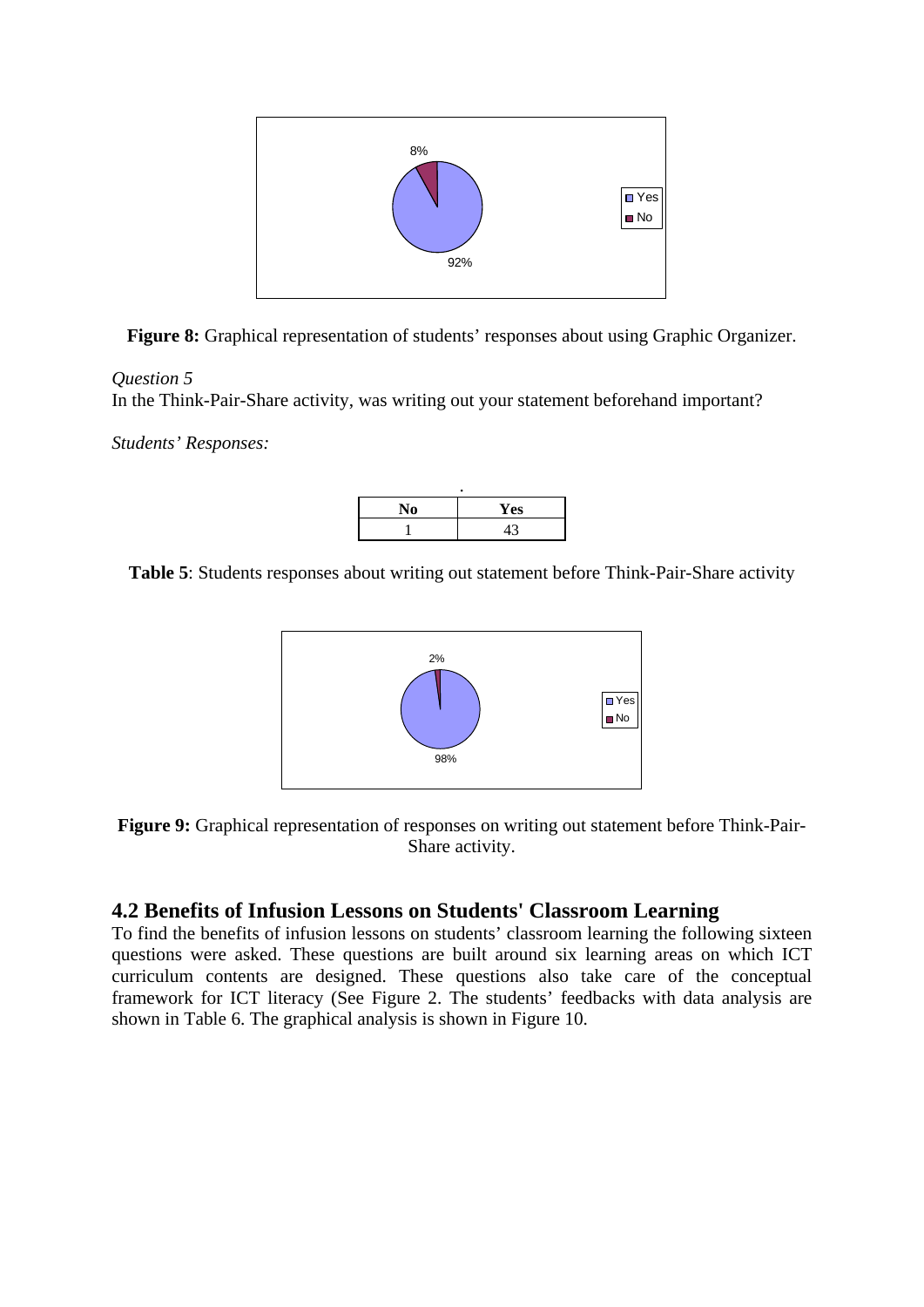| N <sub>0</sub> | <b>Yes</b> | <b>Benefits in the classroom:</b>                                |                |
|----------------|------------|------------------------------------------------------------------|----------------|
| $\Omega$       | 74         | It improved my reasoning                                         | A              |
| 1              | 72         | It increased my creativity. Now I can handle new problems easily | B              |
| $\overline{2}$ | 71         | I am clear about concepts in the lesson                          | C              |
| 7              | 67         | It improved my participation in class                            | D              |
| 6              | 68         | It increased my confidence level                                 | E              |
| 8              | 68         | Lesson helped me to improve my interaction in the class          | F              |
| 14             | 60         | Now I can work more properly in my group                         | G              |
| 10             | 64         | My thinking vocabulary has increased                             | H              |
| 8              | 66         | Lesson was more enjoyable                                        | J              |
| 7              | 67         | I can organize information better now (by learning Access)       | K              |
| 7              | 67         | I can solve problems (mathematical) easily (using Excel) now     | $\mathbf{I}$ . |
| 6              | 68         | ICT is helping me in solving day-to-day problems                 | M              |
| 8              | 66         | I know basic fundamentals of ICT now                             | N              |
| 7              | 67         | ICT is helping in my daily communication (Word and PowerPoint)   | $\Omega$       |
| 8              | 65         | I can use ICT programs in Arabic also                            | P              |
| 10             | 64         | I think ICT makes you honest because computer does not cheat.    |                |





**Figure 10**: Graphical analysis of students' responses about ICT learning areas.

## **5. Conclusions**

This research was undertaken in two phases. In the first phase students' initial responses towards the new methodology were observed and reported while in the second phase the comparison of learning outcomes will be evaluated. This paper deals with the first phase of our research. The next paper will address the evaluated outcomes.

Our research clearly shows that UGRU students are intelligent enough to evaluate new methods of classroom learning. They also appreciated and enjoyed infusion lessons with metacognition.

Students' responses in Tables l to 6 and Figures 5 to 10 are positive indicators of improvement in classroom learning process as well as homework and quizzes using learning skill methods. The initial outcomes of the survey on students' opinions on different critical and creative thinking methods and benefits of infusion lessons on students' classroom learning are very encouraging.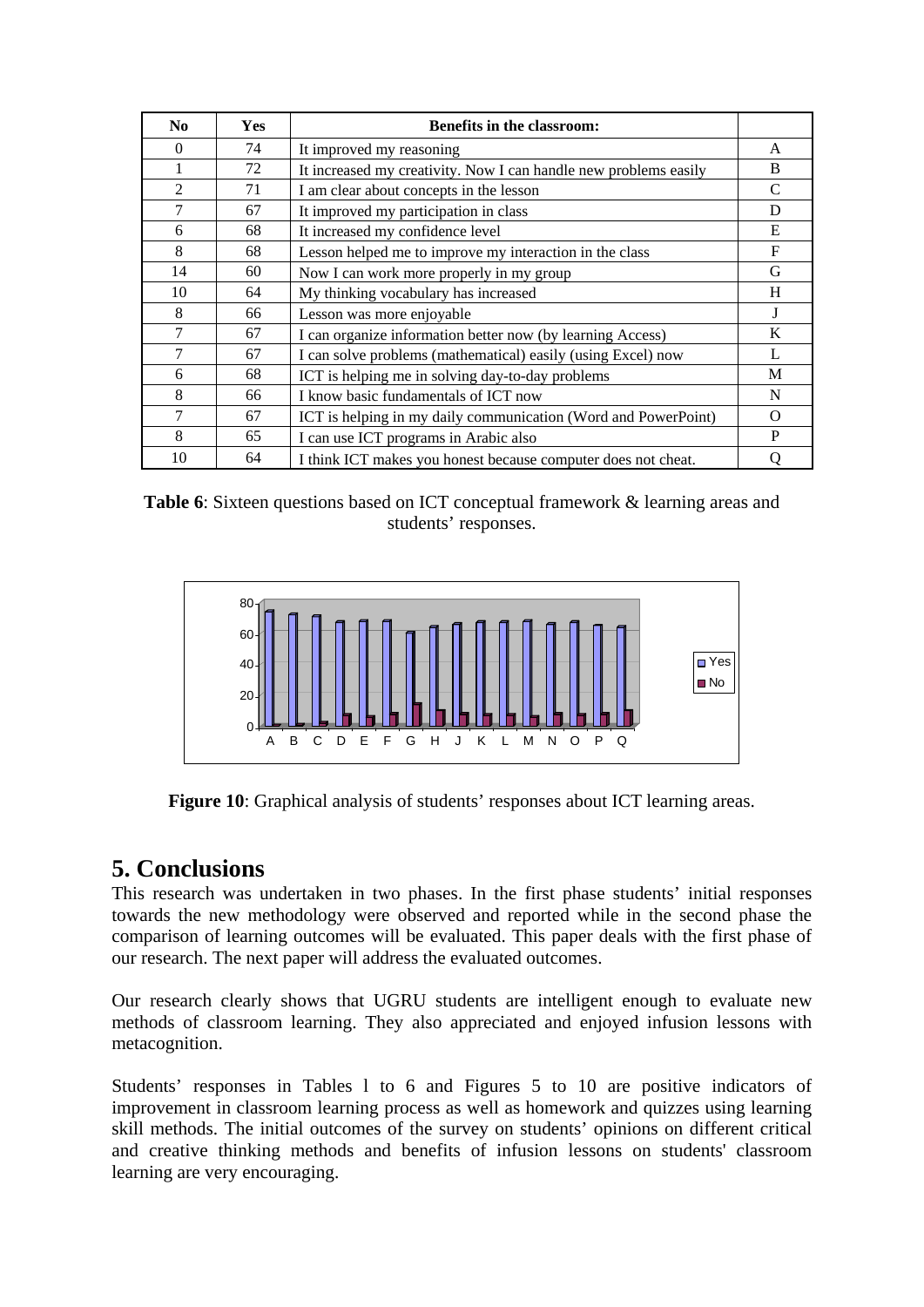Infusing critical and creative thinking skills with metacognition in the ICT curriculum is one of the right steps towards educating students of higher education in the new Arab world. Some areas of the lesson plans may need improvement, but the current trend is one that will be consistent with guiding our students to become critical and creative thinkers, able to search out, understand, analyze, and synthesize the information they will need to become confident world citizens and world leaders.

#### *Acknowledgement*

The authors are very grateful to the UGRU, UAE University authorities for their helpful cooperation during the period of study, especially to Dr. Mohamed Al Zarooni, Dean of UGRU, UAE University. The authors are also very grateful to Dr. Anita Rosenfield of Yavapai College, Sedona, Arizona (USA). Authors also acknowledge great contribution of Dr. Ahmed Bello Abubakar for independently analysing the data. Authors are also thankful to Mr. Hussain Ahmed, Mr. Tago Ranginya, Mr. Hussein Chehime, Dr. Rizik Al-Sayyed, and Mr. Paul McKenzie.

#### *References*

- Larson, U. (Editor), "Cultures of Creativity The Centennial Exhibition of the Nobel Prize", Science History Publications, USA, 2000.
- West Virginia Office of School-to-Work., "The history of ReadiSkills", West Virginia Department of Education, USA, 1997.
- Alsuwaidi, K.A., International Journal of Educational Reform, Vol. 10, No. 3 / Summer, pp. 215, 2001.
- Perkins, D., Education Digest, January 1, 1994.
- Greeno, J.G., Collins, A., and Resnick, L.B., "Cognition and Learning. In D. C. Berliner & R. C. Calfee (Eds.), Handbook of educational psychology," Macmillan, New York, 1996.
- Brooks, J.G., and Brooks, M.G., "In search of understanding: The case for constructivist classrooms," ASCD Publications, Alexandria, VA, USA, 1993.
- Sharma, A., Alsuwaidi, K.A., Hussein, C., and Boylan, S., "A Unique Learning Approach in Information Technology," 16th Information Resources Management Association International Conference, San Diego, California, USA, 2005.
- Sharma, A., Alsuwaidi, K.A., and Boylan, S., "Teaching Information And Communication Technology In The Arab World: An Examination Of Curriculum," 17th Information Resources Management Association International Conference, Washington, D.C., USA, 2006.
- Ranginya, T., and McKenzie, P., "Integrating Critical Cognitive Skills in the IT Curriculum of the First Year Developmental Program of UAE University: Issues, Experiences and Challenges," First Annual Conference for Middle East Teachers of Science, Mathematics and Computing, Abu Dhabi, UAE, 2005.
- Costa, A., "Mediating the metacognitive," Educational Leadership, 42(3), pp. 97-105, 1984.
- Costa, A., "Teaching for, of, and about thinking," In Developing Minds. Alexandria, VA: Association for Supervision and Curriculum Development. Revised Ed., USA, 1991.
- Perkins, D., "Transfer and teaching thinking," In D. N. Perkins, J. Lochhead, and J. Bishop (Eds.), Thinking: The second international conference, Lawrence Earlbaum Associates, Hillsdale, NJ, USA, 1987.
- Swartz, R., "Teaching science literacy and critical thinking through problem-based learning." In A. Costa and R. Liebmann (Eds.), Supporting the spirit of Learning: when process is content. Corwin Press, Inc. Thousand Oaks, CA, USA, 1997.